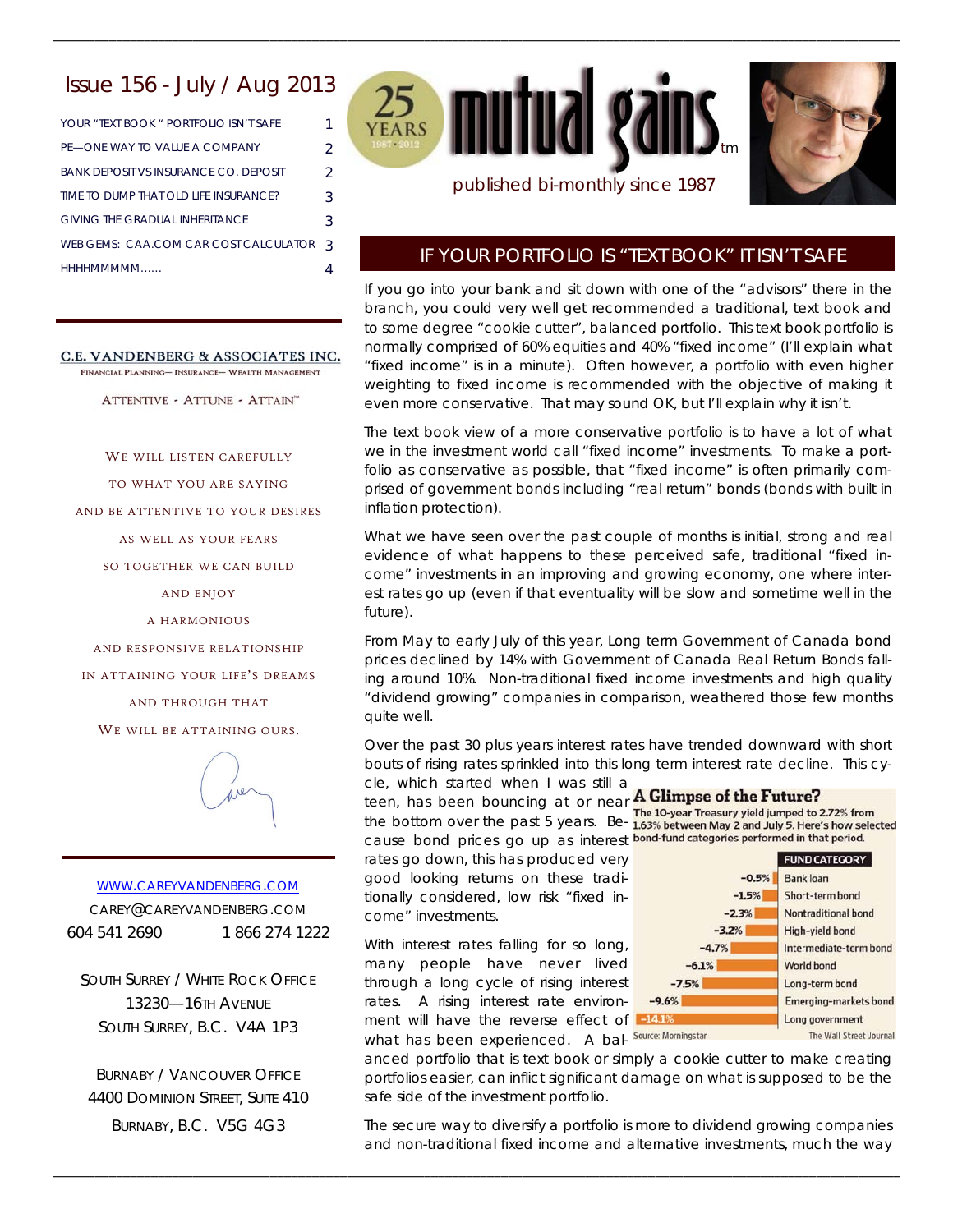### Page 2

a very well run pension plan or the Harvard University Endowment Fund is built. That means having much less in traditional fixed income.

\_\_\_\_\_\_\_\_\_\_\_\_\_\_\_\_\_\_\_\_\_\_\_\_\_\_\_\_\_\_\_\_\_\_\_\_\_\_\_\_\_\_\_\_\_\_\_\_\_\_\_\_\_\_\_\_\_\_\_\_\_\_\_\_\_\_\_\_\_\_\_\_\_\_\_\_\_\_\_\_\_\_\_\_\_\_\_\_\_\_\_\_\_\_\_\_\_\_\_\_\_\_\_\_\_\_\_\_\_\_\_\_\_\_\_\_\_\_\_\_\_

I believe that safety lies in a portfolio weighted more to a selection of high quality companies; companies which over time, will grow their earnings through selling more stuff to a growing middle class, global population. That will mean increasing their dividends with increasing share prices as the inevitable, long term byproduct.

Inflation and higher interest rates will rise again. This is the arch enemy of traditional fixed income. Those who have traditional balanced portfolios, will see their 40% or more, traditional fixed income portion of their portfolio, drag down the positive returns of their equity portfolios for an overall portfolio return that will be mediocre at best.

# P.E.— ONE WAY TO CALCULATE THE VALUE OF A COMPANY

When you buy shares in a company you are buying a part of that company. When people are optimistic, they will pay more for any given company. In some cases much more. When they are downright scared, they sell en masse and often sell a perfectly good company for much less than a company is really worth. It doesn't really make much sense however that is the downside of having something you can sell so quickly and easily.

But how do you actually know how much a company is worth? To know this is vital because investing isn't buying some intangible asset. Investing in shares of a company is really becoming a part owner in that business. Because of that, it's important to look at a company assuming you had enough money to buy the whole business.

There are several measurements used to value a company. The most common one is "Price to Earnings" ratio or PE. This tells us how much is being paid for each dollar of a company's profit. The PE Ratio helps to gauge the relative "expensiveness" of the company's shares. A low PE means you are getting more earnings for less money.

On the surface, it may seem intuitive to try a company that has the lowest PE ratio. Unfortunately however, you could still see the price go down significantly if the company's survival is in question (ie Blackberry) or if its future profitability changes (ie an oil or gold company whose profits are based the price of a commodity).

Likewise, another company's shares may look expensive now but may prove to be cheap because it's expanding its market share on the products and services it sells, thus its earnings could grow quite quickly. As well, a company that has and most likely will have very stable earnings based on its history and which has a strong "brand", will translate to people willing to pay a higher PE (price) for it's shares.

PE is one of many ways to calculate the value of a company. PE is much like valuing a piece of residential property simply on net income (rent after paying all expenses). If that was the only determining factor, property prices in virtually any small city would be considered to be a screaming deal because the rent is high considering it's price. However, the rent isn't as stable in a small lumber or ski resort location as rent is in a more diversified, big city. So is the case with a smaller or more cyclical company that has a low PE. So, if you are just using PE as a measuring stick, your investment could be underwater for a long, if not an indefinite period of time, should things in the investing environment change.

### BANK DEPOSIT VERSUS INSURANCE COMPANY DEPOSIT

We are all familiar with how a bank deposit (GIC) works because there are bank branches everywhere. The fact is many are forgoing insurance company deposits (GIA) which are actually far superior in may respects. These include:

Beneficiary Designation— when you do a GIA with an insurance company you can put exactly who you want the money to go to should you die prematurely. Because this money doesn't go through probate there are no probate fees. With a bank GIC, you will have to pay probate fees (in B.C. that fee is1.4%).

Privacy— because insurance company GIAs don't go through probate the beneficiaries in the Will won't be able to see who you gave that deposit to. That isn't the case with bank GICs, as those can be seen by any of the beneficiaries of an estate.

Pension Tax Break— insurance company GIAs are eligible for the pension tax credit and qualify for the 50% income splitting. This isn't the case with a bank deposit.

Deposit Protection— both insurance company and bank deposits have guarantees up to \$100,000 if the institution runs into financial difficulty.

Redeemable— unlike a bank deposit, you can get your money out at anytime during the term. There is an adjustment made (much like breaking a mortgage) but at least you have a choice with an insurance company GIA.

\_\_\_\_\_\_\_\_\_\_\_\_\_\_\_\_\_\_\_\_\_\_\_\_\_\_\_\_\_\_\_\_\_\_\_\_\_\_\_\_\_\_\_\_\_\_\_\_\_\_\_\_\_\_\_\_\_\_\_\_\_\_\_\_\_\_\_\_\_\_\_\_\_\_\_\_\_\_\_\_\_\_\_\_\_\_\_\_\_\_\_\_\_\_\_\_\_\_\_\_\_\_\_\_\_\_\_\_\_\_\_\_\_\_\_\_\_\_\_\_\_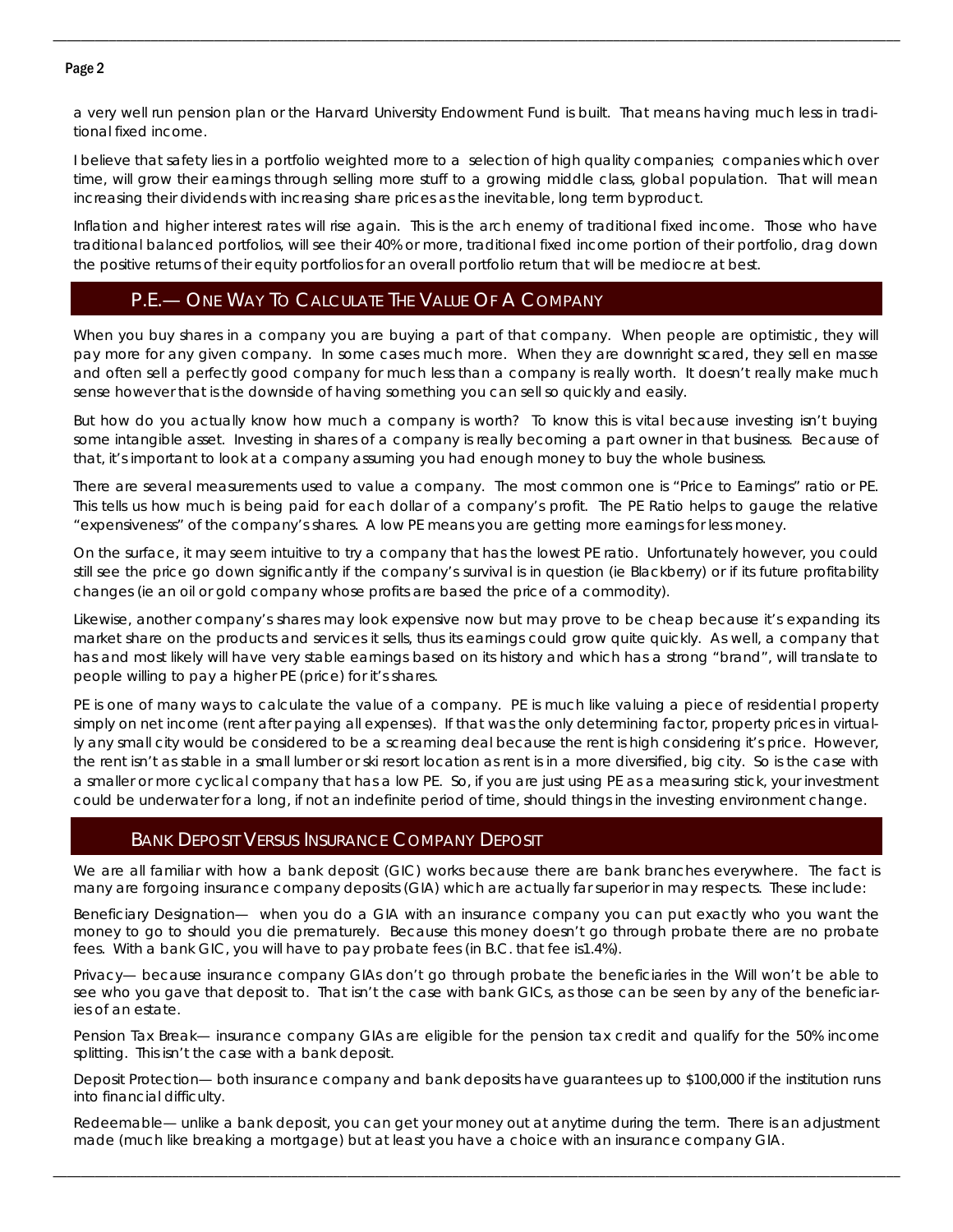#### *(Continued from page 2)*

Creditor Proof— The money that goes from you to who you want it to can't be grabbed by creditors should the recipient of your money be going through financial difficulty at the time. You don't get the protection with a bank GIC.

\_\_\_\_\_\_\_\_\_\_\_\_\_\_\_\_\_\_\_\_\_\_\_\_\_\_\_\_\_\_\_\_\_\_\_\_\_\_\_\_\_\_\_\_\_\_\_\_\_\_\_\_\_\_\_\_\_\_\_\_\_\_\_\_\_\_\_\_\_\_\_\_\_\_\_\_\_\_\_\_\_\_\_\_\_\_\_\_\_\_\_\_\_\_\_\_\_\_\_\_\_\_\_\_\_\_\_\_\_\_\_\_\_\_\_\_\_\_\_\_\_

As you can see, an insurance company GIA is far superior in many ways in comparison to a bank deposit. Along with all of those benefits, you will get interest rates that are in line and often higher….. than bank deposits.

### IT MAY BE TIME TO DUMP THAT OLD LIFE INSURANCE POLICY

Do you have a life insurance policy that was sold to you when you were a young adult, were just married or when you were just starting your family? I continually come across clients who have these old, neglected insurance policies, simply paying them month after month, year after year. Virtually every time I come across these old policies I find that there is no need to pay for them any longer and that the cash should be reallocated to a better use.

If you have one of these old life insurance policies it is either a "whole life" or "universal life" policy. What this means is that you are paying a fixed amount per month, part of which is used to pay the life insurance, the other is a savings or investment component. 2 parts, 2 purposes. One was filling the need for life insurance coverage, the other was really a forced savings account. So why did you buy this policy in the first place?

One of the unique features of a whole or universal life insurance policy is that you can save money inside an account and pay no tax on the interest, dividends or capital gains. This is much the way a TFSA works today and you didn't have the TFSA option back then.

The drawback in having life insurance attached to your forced savings account is, if you have no need for life insurance any more, you have to keep the life insurance part in tact to enjoy the tax free savings part.

With the TFSA (which came into effect in 2009), it could very well make sense to dump that old life insurance policy, take the proceeds of what you had accumulated (the "cash value") and put the money into a TFSA. This of course assumes you don't need the life insurance coverage anymore. There may be a bit of tax to pay on cashing in your old life insurance policy however this one time cost will quickly be offset by the ongoing cost saving of eliminating the cost of life insurance you no longer need.

Note: With any life insurance, I strongly advise having a Financial Planner look at it in the context of your situation, before you make any changes to it, ones that could prove to be permanent. It could make sense to keep it.

## THE GRADUAL INHERITANCE

How do you feel about all of your money going to your children in one shot after you pass on? Do you have 1 or more adult children who you think can barely handle their own finances? That they'd completely burn through an inheritance in a relatively short period of time? If so, here is an idea to solve or at least alleviate that potential problem.

The gradual inheritance idea gives you the ability to tailor how your beneficiaries will receive their inheritance. Instead of a lump sum going to them, an income stream could be paid to them instead and for a relatively long period of time. This applies to a charity as well. Instead of the charity receiving a lump sum amount of cash you could spread the donations from your estate over a period of several years. Normally you would have to set up a formal trust to do this which would mean initial and ongoing costs, however here is an example of how it could be done more easily.

You've added up your assets and calculate that your 2 kids will get approximately \$1 million after your house, investments, RRSPs or RRIF's are sold and cashed out. You are OK with 1 of them getting their inheritance shortly after you pass on but you shudder at the thought of what the other will do.

In your Will you can ask that a "Term Certain Annuity" be purchased for 50% in the above case. You can stipulate the length of the term and your financially scary adult child will simply have an income for that amount plus interest.

# WEB GEMS — CAA.CA CAR COSTS CALCULATOR

Operating a car is expensive. It eats a significant part of your income each and every month and depreciates with each passing day. With the CAA.COM Car Costs Calculator you can run very specific details exactly to your personal situation. Plug in the car you own (or are considering to buy or lease), the km's you drive in a year, how much city versus highway, insurance, financing and depreciation. At the end it will tell you how much your car is costing you each year including a cost per km. It's important to know that last number because no matter where you drive, that trip is costing you more than the gas you use. You can find the link to this calculator on our calculator page under Car Cost Calculator. It might even help you to downsize your vehicle use.

\_\_\_\_\_\_\_\_\_\_\_\_\_\_\_\_\_\_\_\_\_\_\_\_\_\_\_\_\_\_\_\_\_\_\_\_\_\_\_\_\_\_\_\_\_\_\_\_\_\_\_\_\_\_\_\_\_\_\_\_\_\_\_\_\_\_\_\_\_\_\_\_\_\_\_\_\_\_\_\_\_\_\_\_\_\_\_\_\_\_\_\_\_\_\_\_\_\_\_\_\_\_\_\_\_\_\_\_\_\_\_\_\_\_\_\_\_\_\_\_\_